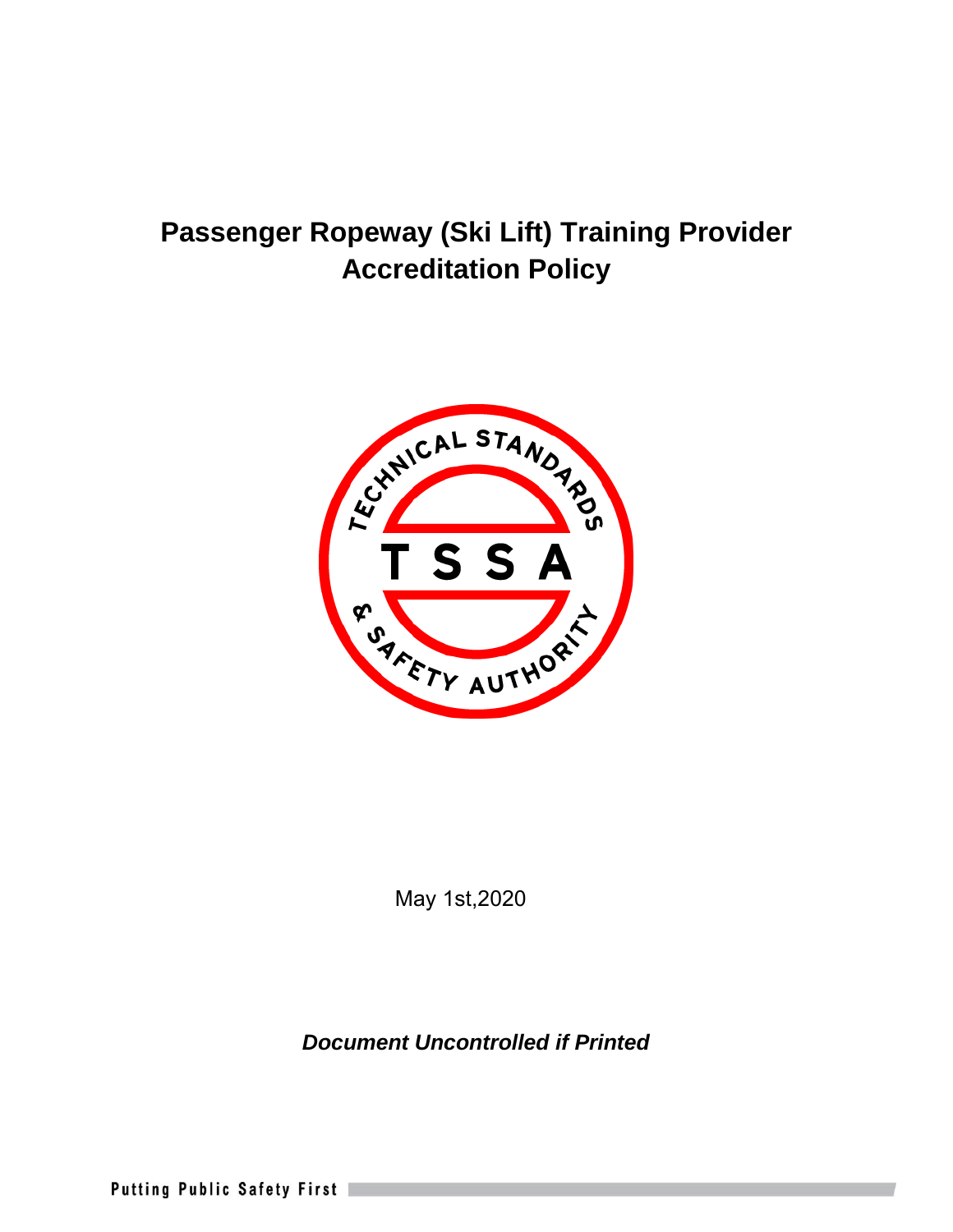

# Passenger Ropeway (Ski Lift)<br>Training Provider Accreditation Policy

### **Table of Contents**

| 1.              |  |
|-----------------|--|
| 2.              |  |
| 3.              |  |
| 4.              |  |
| 5.              |  |
| 6.              |  |
| $7_{\cdot}$     |  |
| 8.              |  |
| 9.              |  |
| 10 <sub>1</sub> |  |
| 11.             |  |
|                 |  |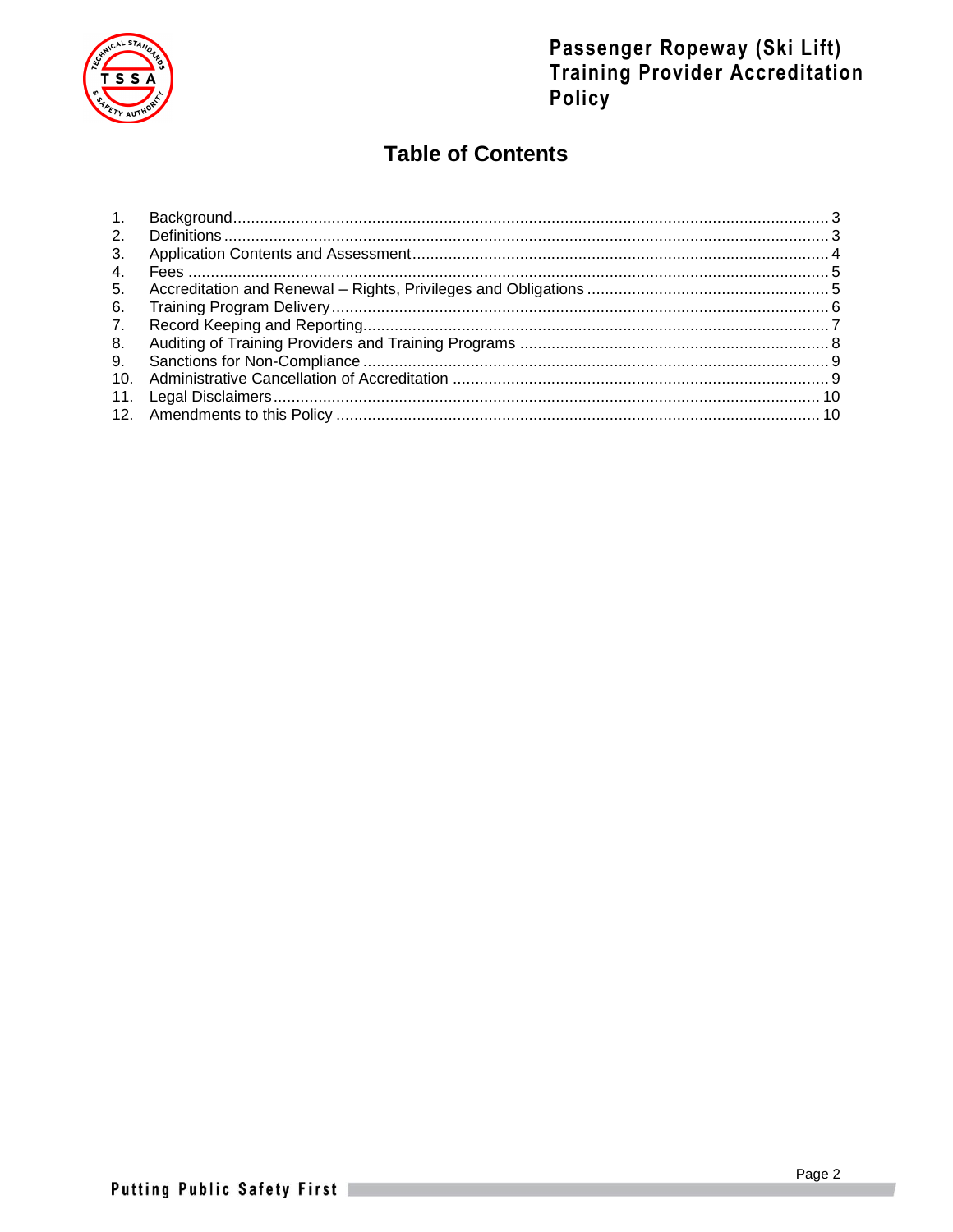

### <span id="page-2-0"></span>**1. Background**

This policy describes and sets out policies and procedures related to:

- the accreditation of passenger ropeway (ski lift) training providers
- the approval of passenger ropeway (ski lift) training programs
- mandatory requirements for maintaining accreditation
- TSSA auditing of training providers and training programs
- sanctions for non-compliance with this policy.

Pursuant to the *Technical Standards and Safety Act, 2000* (the "Act"), the objects of the Technical Standards and Safety Authority ("TSSA") include to undertake public safety services, including training, in relation to the matters assigned to TSSA under the Act and its regulations. **1** The director, elevating devices (the "Director") is authorized to establish the qualifications, training and experience that are required for regulated persons, and establish their duties and responsibilities. **<sup>2</sup>** For elevating device mechanics (ski lift mechanics), these certification and training requirements are set out in Ontario Regulation 222/01 (Certification and Training of Elevating Device Mechanics).

Any person applying for a passenger ropeway (ski lift) certificate must first successfully complete a program approved by the director that is delivered by an accredited training provider approved by the director.**<sup>3</sup>**

### <span id="page-2-1"></span>**2. Definitions**

In this policy:

- "**training program**" means an educational curriculum intended to satisfy the training requirements of an elevating device (ski lift) mechanic certificate under O. Reg. 222/01.
- "**training provider**" means a person who provides or offers to provide a training program to any person.
- "**accredited training provider**" means a training provider accredited by TSSA in accordance with this policy to provide an approved training program to the public.
- "**approved training program**" means a training program approved by TSSA in accordance with this policy for delivery by an accredited training provider to the public.
- "**grandfathered training provider**" means a training provider already accredited by TSSA at the time this policy came into effect.

<sup>1</sup> Section 3.6 of the Act.

<sup>2</sup> Section 32(1) of the Act.

 $3$  O. Reg. 222/01, s. 6 (1).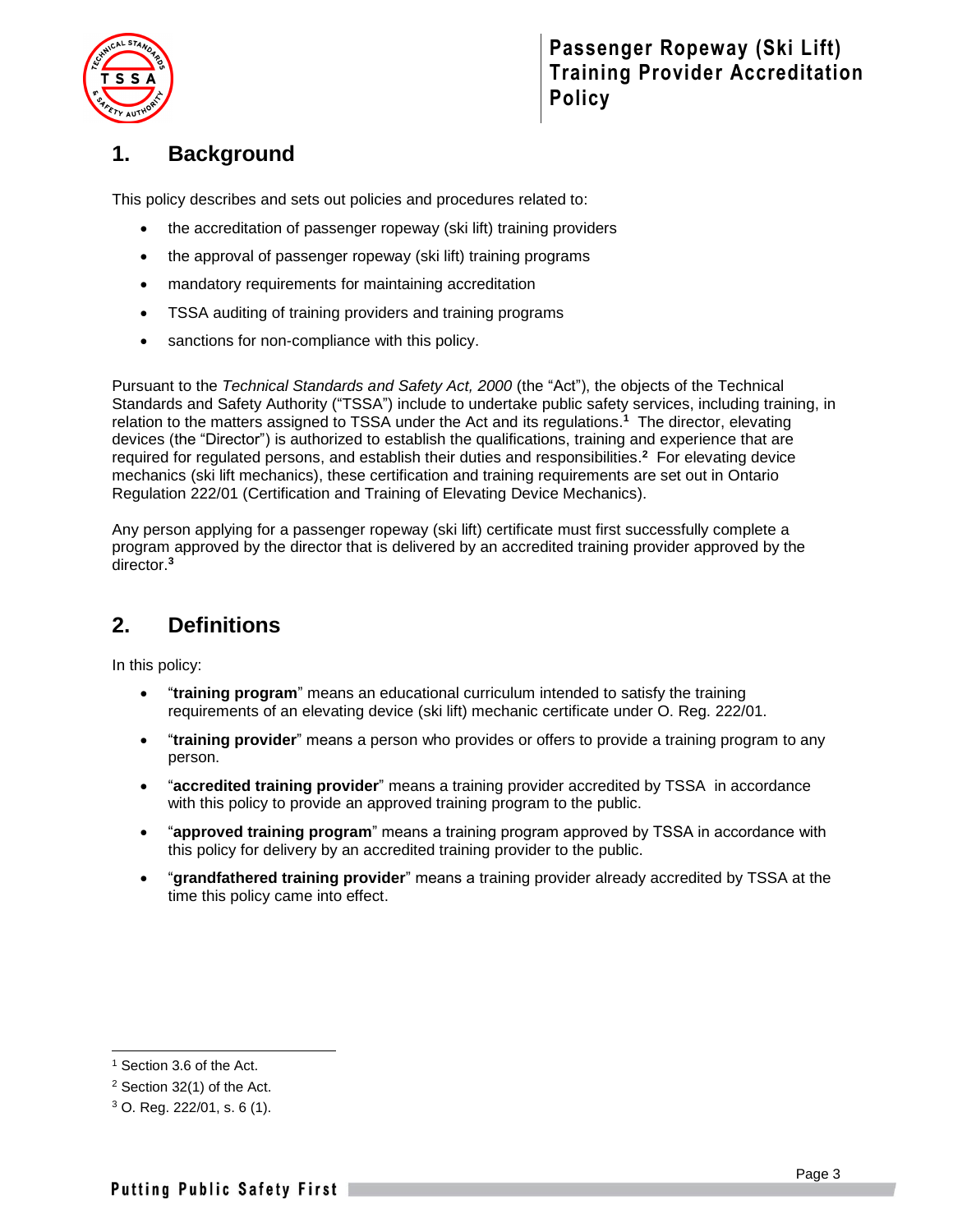

### <span id="page-3-0"></span>**3. Application Contents and Assessment**

Training providers must be accredited by the Director before providing or offering to provide (advertising) a training program to any member of the public. TSSA does not accept applications or declarations for certification submitted on behalf of students by training providers who are not accredited.

In order to become accredited, training providers must submit an "Application for Accreditation as a Passenger Ropeway (Ski Lift) Training Provider" in the prescribed form to the Director, together with all required supporting materials and fees. Once received, TSSA will review and assess the application and notify the applicant of any missing or deficient information.

To become accredited, training providers must have at least one training program approved by TSSA, and training providers may only advertise or offer courses in training programs that are approved by TSSA.

Proposed training programs submitted by a training provider will be assessed by TSSA against training program standards and curriculum developed by TSSA in conjunction with the Ski Lift Training and Certification Advisory Board (TCAB). Training standards and curriculum documents are available online at [www.tssa.org.](http://www.tssa.org/)

TSSA currently approves training programs for the following passenger ropeway (ski lift) classifications:

**Ski Lift Mechanic Continuing Education** 

Applications for accreditation and approval must contain the following information:

- 1. The names of all instructors who will deliver training programs, including, for each:
	- a. a resume or CV;
	- b. photocopies of all relevant and current/valid trade or occupational certificates;
	- c. a description of teaching or training delivery experience;
	- d. identification of all modules for which they will be conducting training; and
	- e. a description of passenger ropeway (ski lift) industry experience not contained in the above.
- 2. Program outline(s), including both theoretical and practical training aspects for the relevant class.
- 3. A detailed description of the scope of the material to be covered, and complete copies of the relevant materials including but not limited to:
	- a. training manuals and materials;
	- b. PowerPoint presentations; and
	- c. handouts.
- 4. Copies of the Record Keeping Requirements, including but not limited to:
	- a. Sign-in/attendance records; and
	- b. the training program certificate of completion.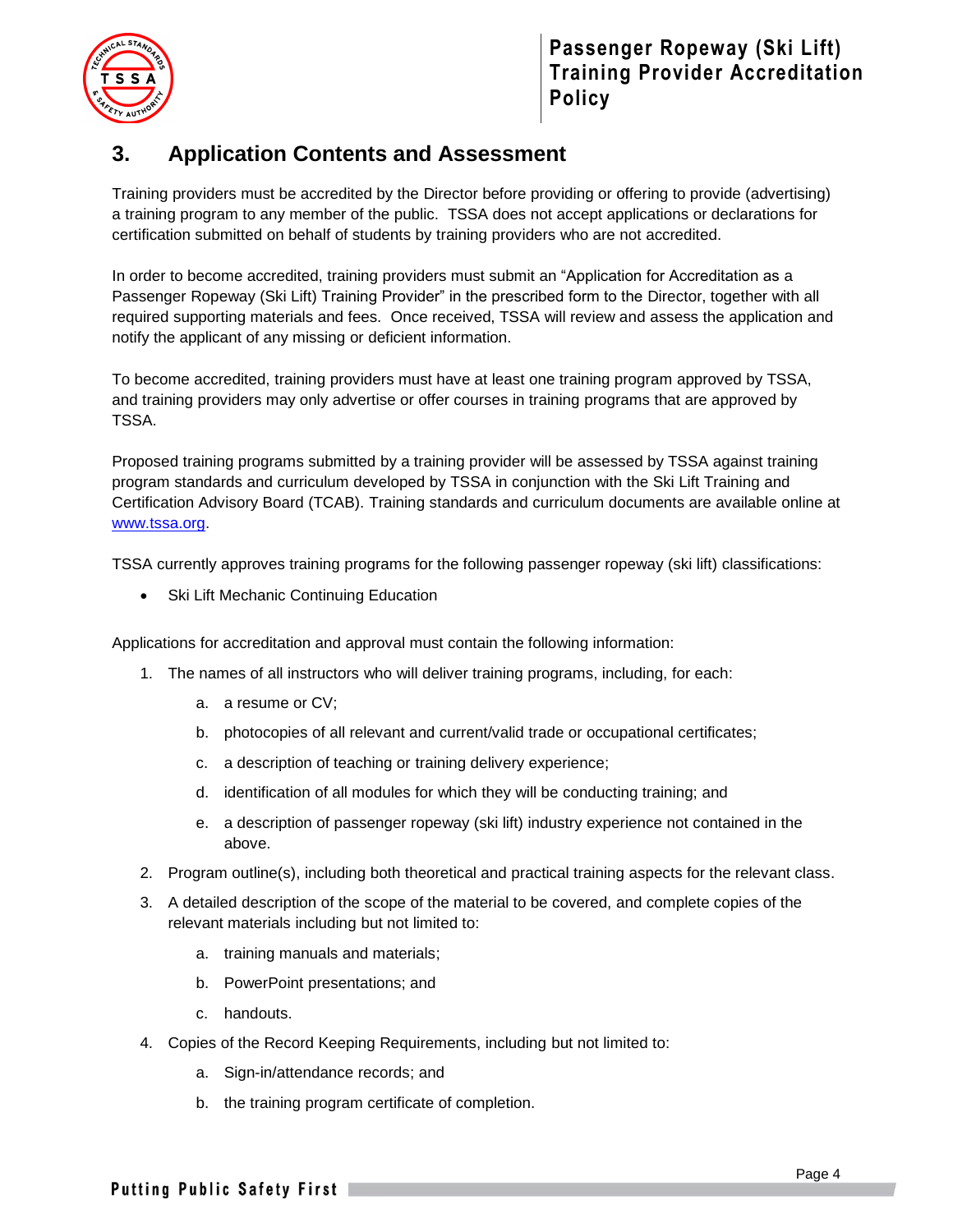

TSSA reserves the right to request additional information from applicants.

In preparing applications, applicants should bear in mind that theory instruction must be treated as an integral part of each program and must be properly supported. Audio/visual equipment, flip charts, and other training materials and props such as parts and tools that assist in the training should be used. Laboratory/workshop requirements must also be highlighted in application.

Instructors delivering training modules that have a technical content (e.g. electrical, controls, etc.) must be certified or recognized in their occupation or trade and have demonstrated their knowledge of the subject matter by submitting valid copies of trade certificates of qualification, in conjunction with a resume/CV attesting to their experience.

Applications shall be complete, submitted in hard copy or electronic format, and the curriculum for each classification applied for must be sequentially ordered. Applications not meeting these requirements will be returned to the applicant and/or may be subject to delay in processing.

TSSA may require that an applicant submit to one or more consultations and/or inspections of the facility where the training is intended to take place. In some circumstances the applicant may also be required to perform a mock training session for TSSA staff, which will be reviewed for content, conformity to the standards, training provider and instructor competence and the examination/assessment processes. Normal TSSA inspection fees apply to all such activities.

### <span id="page-4-0"></span>**4. Fees**

| <b>Activity</b>                                                       | Fee<br>(not including HST) |
|-----------------------------------------------------------------------|----------------------------|
| Application review fee (including interviews, inspections and audits) | \$137 per hour             |
| Audit and inspection activities                                       | \$137 per hour             |

TSSA will charge the following fees in relation to administering this policy:

### <span id="page-4-1"></span>**5. Accreditation and Renewal – Rights, Privileges and Obligations**

Once accredited, training providers receive and are entitled to the following:

- Formal accreditation by TSSA to deliver approved training programs. Accreditation confirms that the program(s), as submitted to TSSA, have met all of the required standards and criteria.
- The right to use of the phrase "TSSA Accredited" in any advertising and promotion materials, but only where such use is specifically associated with the accredited training provider and at least one approved training program. This does not include the right to reproduce or use the TSSA logo in any fashion.
- Access to curriculum documents (including future revisions and/or enhancements), which will be available online at [www.tssa.org.](http://www.tssa.org/)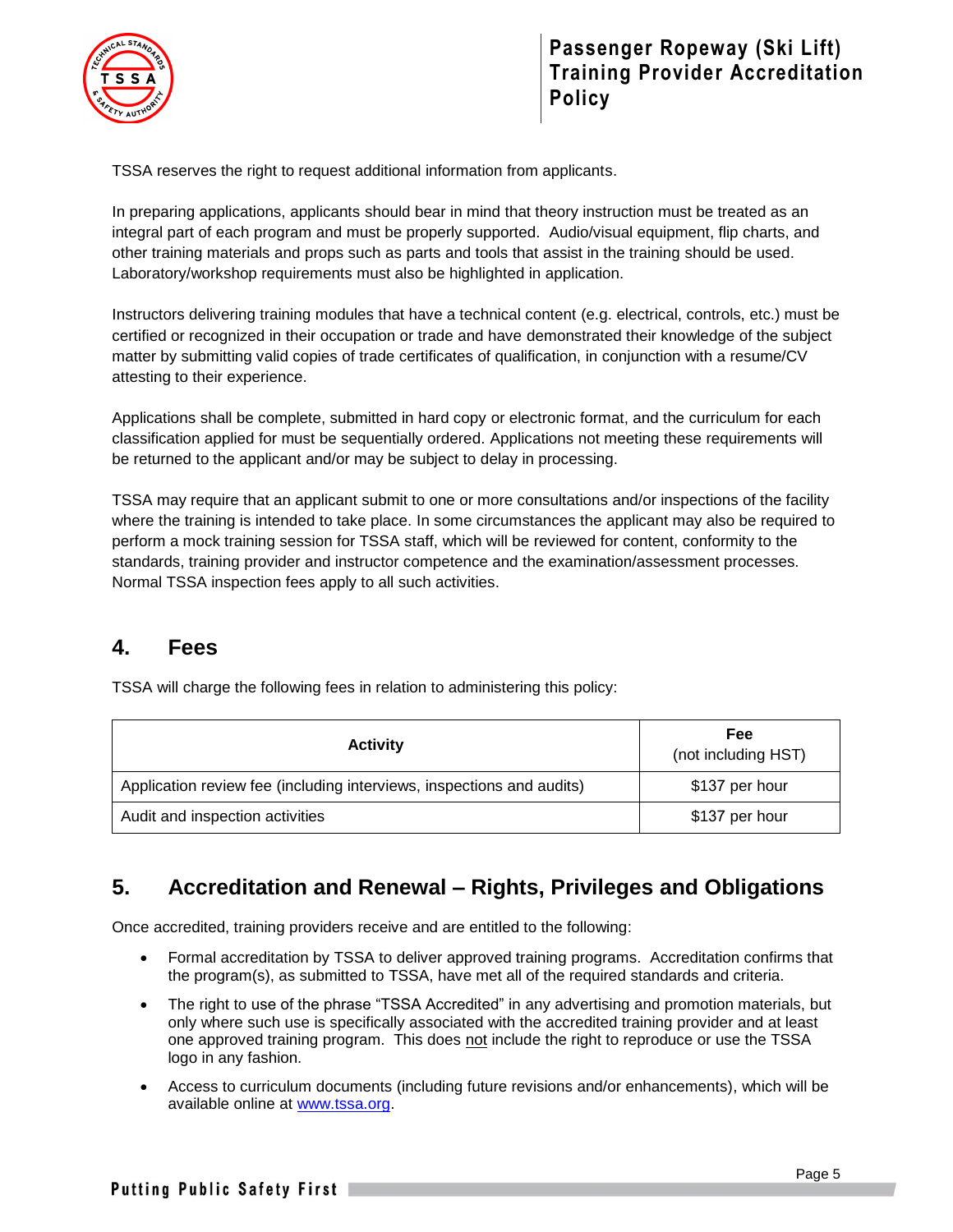



Training provider accreditations are time-limited and will expire on the date indicated at the time the accreditation is issued. In order to renew a Training Provider Accreditation, the training provider must submit to TSSA a completed *"Application for Accreditation as a Passenger Ropeway (Ski Lift) Training Provider"*. Accredited training providers must monitor the date of expiration on their accreditation, and shall submit their renewal application no later than 30 days prior to the date of expiry. An accreditation will not be renewed until the time the renewal application materials have been received and accepted by TSSA.

Training providers shall ensure that all instructors have access to the latest edition and revision of the code(s) applicable to the devices on which they are assigned to provide training, and that they will have full working knowledge of such codes, the Act and the Elevating Devices regulation.

Training providers shall not represent themselves as training providers or offer to provide the services of a training provider unless and until they have been formally accredited by TSSA for those activities.

### <span id="page-5-0"></span>**6. Training Program Delivery**

Training programs must be delivered by instructors designated in the application materials (unless otherwise approved by TSSA in writing).

#### *Class Size*

It is recommended that there be no more than 20 students per training session. TSSA may audit a session with more 20 students to ensure that the training provider is able to effectively teach such sessions.

#### *Access to Equipment*

Due to the importance of practical skills development in the majority of the training modules and curriculum, the training provider must have access to equipment that is relevant to the program/session/module. The necessary equipment will vary with the degree of the technical expertise required to deliver the training and meet the performance objectives set out in the module.

#### *Laboratory and Workshop Requirements*

The Laboratory/Workshop may be on-site or at a site convenient for use by the training provider (i.e. site of an industry partner, physical plant, etc.). Each site must be pre-approved for use by TSSA (which may necessitate a field inspection).

#### *Remote/Online Training*

Due to the inherent risks associated with the passenger ropeways (ski lift) industry and profession, training by means of online or remote instruction must be specifically approved by TSSA in the training provider's application for accreditation. Training providers wishing to offer already-accredited content online/remotely must re-apply for accreditation.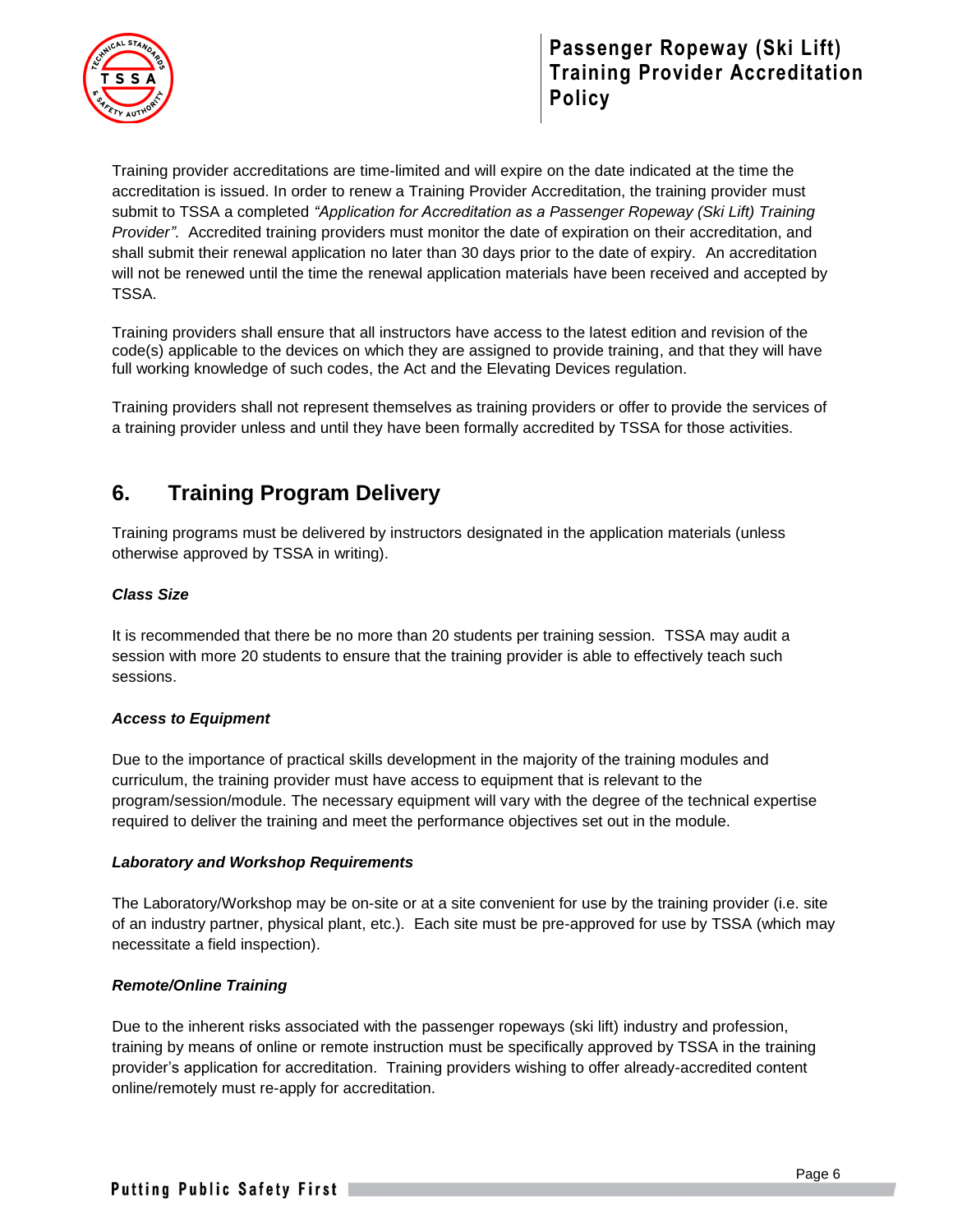

### **Passenger Ropeway (Ski Lift) Training Provider Accreditation Policy**

Applications for accreditation of remote/online training must meet the following prerequisites:

- Offered in a live (non pre-recorded) format.
- Enables two-way voice communication between instructors and students.
- Enables two-way video communication between instructors and students.
- Stringent security/verification measures to ensure the instructor can monitor student engagement and attendance.
- Systems to ensure students are present and engaged during training sessions.
- Samples of the training environment (e.g. recordings of training in .wmv format, screen shots of training environment, mock training samples conducted for TSSA staff).
- Samples of two-way video communication (e.g. video snippets in .wmv format, mock training samples conducted for TSSA staff).
- Samples of two-way voice communication (e.g. voice snippets in .wmv format, mock training samples conducted for TSSA staff).
- The applicant may also be required to perform a mock training session for TSSA staff, which will be reviewed for content, conformity to the standards, training provider and instructor competence and the examination/assessment processes.

Satisfaction of the above criteria does not assure approval of an application for remote/online instruction. TSSA may refuse any application where it has reason to believe that public safety may be compromised.

Distance Learning/Education (i.e., instruction by correspondence or otherwise by static or pre-recorded media) will not be accepted.

#### *Curriculum Revisions/Enhancements*

To accommodate changes and developments in technology and equipment, the Ski Lift TCAB will review, revise and enhance the training standard/curriculum content as necessary. Upon the issuance of a revised/enhanced curriculum, training providers are required to update their training programs to ensure that it accords with the revised training standard/curriculum. TSSA will check that training programs are in alignment with the latest training standard/curriculum during the audit process.

### <span id="page-6-0"></span>**7. Record Keeping and Reporting**

The training provider shall keep the following information and records, and must provide same, upon request, to TSSA:

- All students of the training program, whether registered, current, or past.
- Sign-in/attendance records, including but not limited to: course dates, course name, students' names, students' ski lift mechanic certificate numbers, students' signatures, instructor's name, instructor's signature, and date.
- Records of completion for each module.
- Copies of Certificates of Completion issued, which must include the student's name, ski lift mechanic certificate number, program name, program date, and signature of the instructor.

All the above records shall be maintained for a five-year period.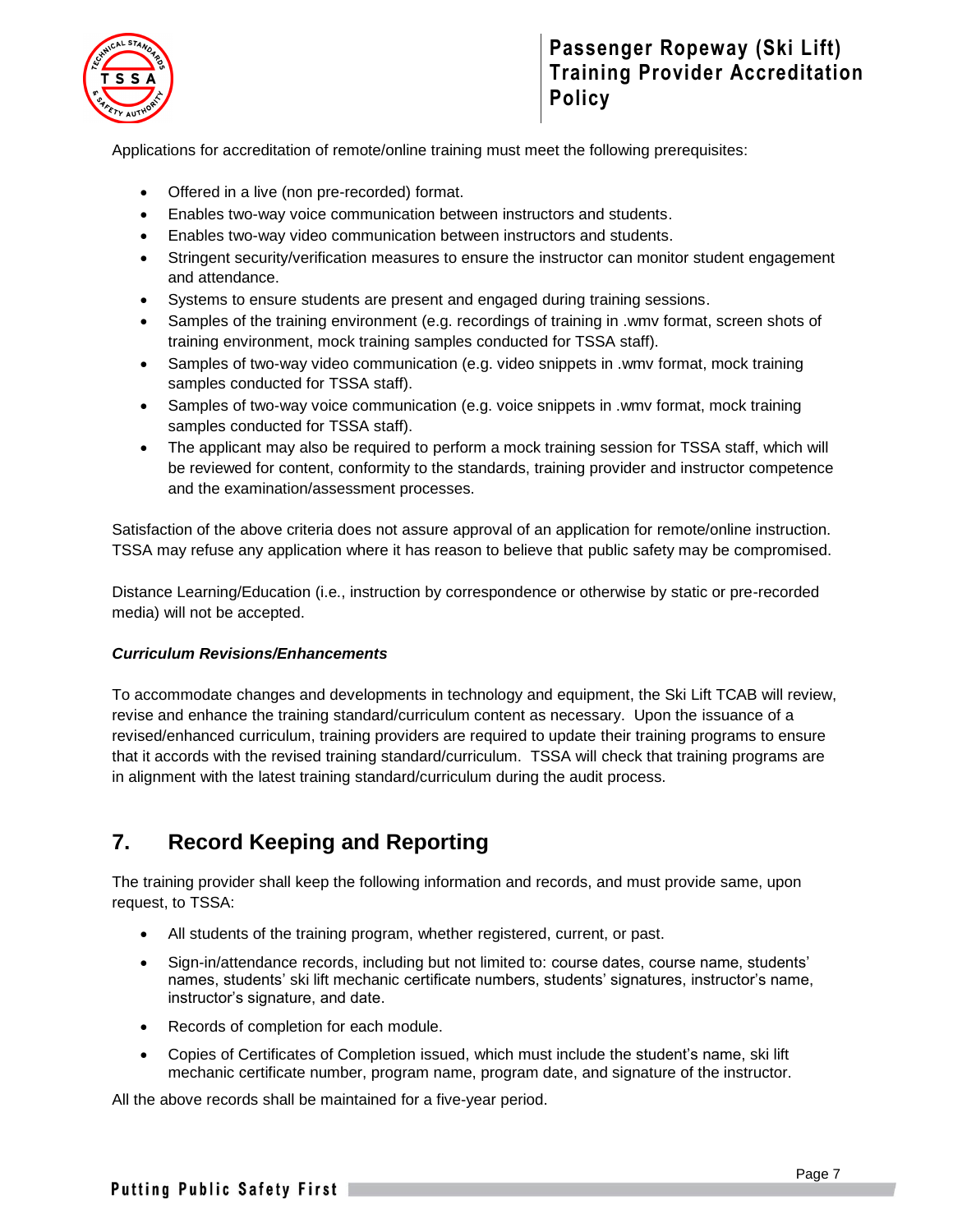

The training provider shall report to TSSA within 15 days any known breach of its obligations under this policy, including but not limited to:

- Issuance of a Certificate of Completion to an unqualified person.
- Issuance of a Certificate of Completion to an individual who did not complete the prerequisites for the class applied for.
- Issuance of a Certificate of Completion to an individual who did not attend and complete the required program material.
- Instructors acting in contravention to this policy.

### <span id="page-7-0"></span>**8. Auditing of Training Providers and Training Programs**

TSSA may audit any training provider or training program, in order to ensure that the terms and conditions of accreditation and approval are being met and that public safety is not being compromised. TSSA will review the program content against the applicable training standard/curriculum, assess the instructor(s), assess the training equipment and presentation aids and assess the laboratory/content.

Specific auditing activities may include, but are not limited to:

- Evaluation of in-class training programs
- Evaluation of training material and modules
- Evaluation of training records and logs
- Evaluation of instructors
- Evaluation of laboratory content

After a training provider audit, TSSA will prepare a written report to the training provider describing the findings of the audit and providing recommended and mandatory improvements. A "scorecard" will be provided to the training provider that quantitatively measures the training program. The report may also provide formal notification of any deficiencies found, and require that such deficiencies be addressed, including associated deadlines. As required, inspection orders will be issued to the training provider where public safety may be compromised.

TSSA may perform follow-up audits or require follow-up action by the training provider to determine whether any deficiencies found in an audit have been adequately addressed.

Frequency: audits will take at least every three years or more frequently if deemed necessary by TSSA.

TSSA will endeavour to minimize any disruption to training providers or training programs; however, in order to ensure that audits are reviewing typical and representative training activities, TSSA is entitled to conduct audits with little or no notice to training providers. Training providers must cooperate with all auditing activities and shall allow unhindered access to the TSSA representative to the training program.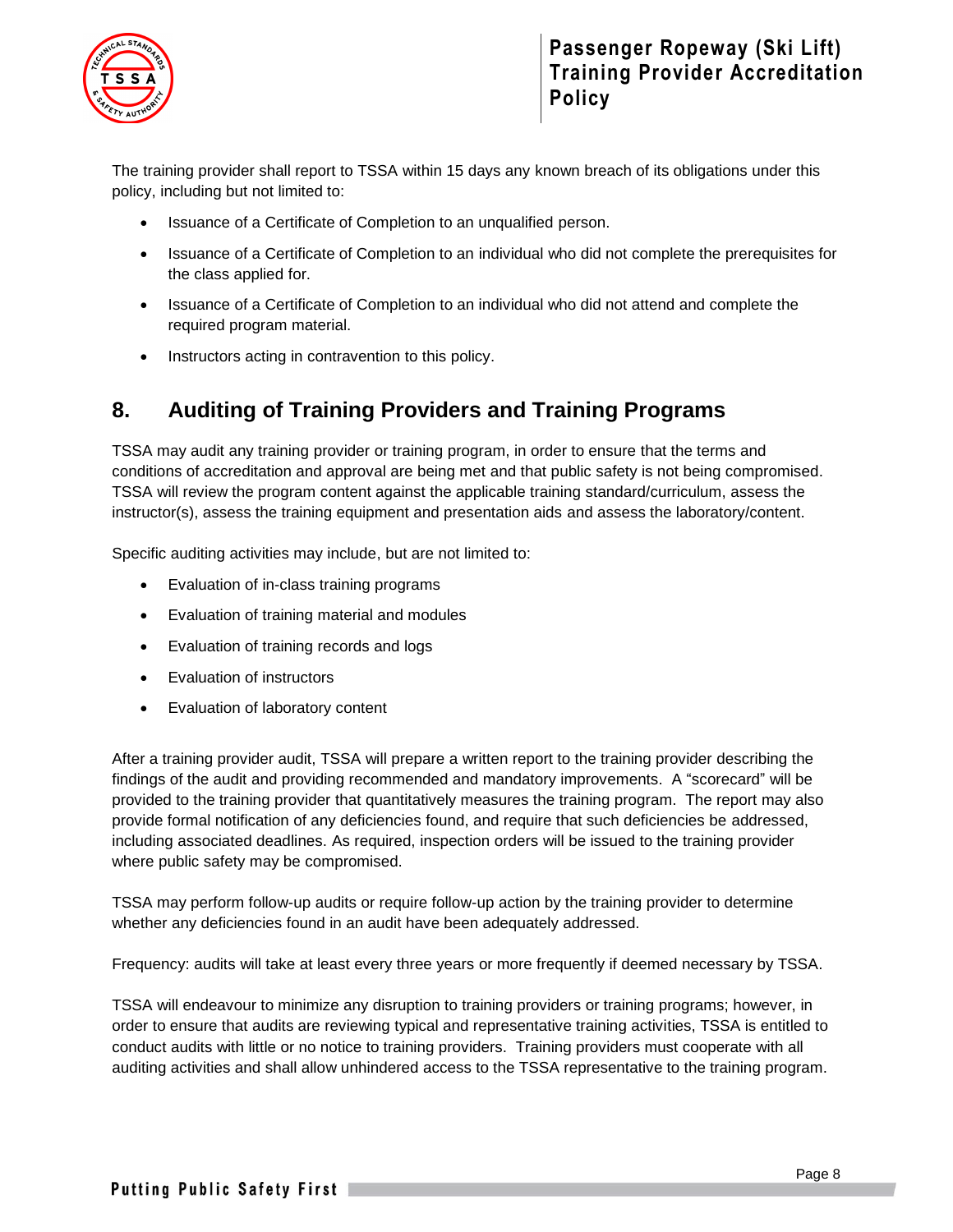

**Passenger Ropeway (Ski Lift) Training Provider Accreditation Policy**

Audit activities that entail attendance by TSSA inspector constitute inspections under s. 17 of the Act. As such, training providers are reminded that they must fully cooperate during such inspections, and that it is an offence to provide false or misleading information to a TSSA inspector or to obstruct him or her during an inspection.

### <span id="page-8-0"></span>**9. Sanctions for Non-Compliance**

TSSA will take progressive action against any training provider found to not be complying with any part of this policy, depending on the severity of the non-compliance and the potential risk to public safety.

Upon discovering a non-compliance, TSSA may:

- Issue an order relating to the non-compliance to the training provider, including directions on any corrective action that must be taken and the deadline for completing such action.
- Impose conditions (including restrictions and limitations) on the training provider's accreditation.
- Suspend the training provider's accreditation.
- Revoke the training provider's accreditation.

TSSA is not obliged to take progressive action in all circumstances. TSSA may immediately carry out any of the above actions where a serious public safety concern exists or where TSSA has reason to believe the non-compliance will not be addressed by less severe action.

A training provider is prohibited from providing training programs at any time when its accreditation has been suspended (whether provisionally or not) or revoked, and no refund will be issued for any fees paid by the training provider to TSSA for any such time period.

Individuals who have been trained by a training provider found in contravention of the standards will not have their applications processed and will be required to re-train.

### <span id="page-8-1"></span>**10. Administrative Cancellation of Accreditation**

TSSA may cancel a training provider's accreditation or a training program's approval if:

- a training provider has not delivered any part of a complete training program in the previous two years;
- non-payment of any amount payable by a training provider to TSSA for over 90 days;
- a training provider lacks or no longer employs certified and/or qualified instructors.

Re-accreditation of a training provider by TSSA requires the training provider to submit a new application, including all requirements established in Section 3: Application Contents and Assessment.

A training provider may cancel its accreditation or withdraw an approved training program by notifying TSSA in writing.